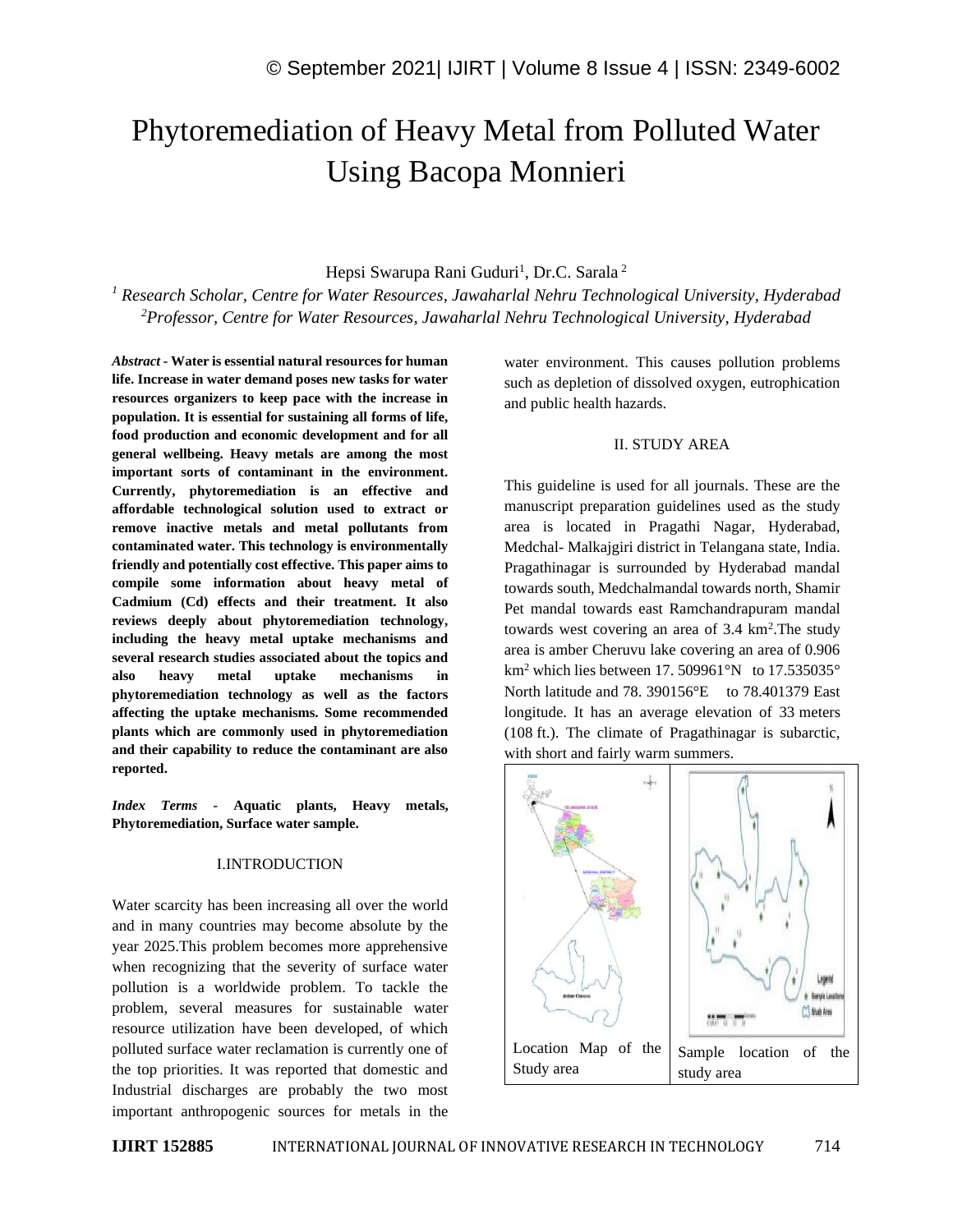| Name of the Sample Locations |  |
|------------------------------|--|
|------------------------------|--|

| Sample No. | Name of the Sample Location    |  |  |
|------------|--------------------------------|--|--|
|            | PEDDA NALLA STARTING           |  |  |
|            | PEDDA NALLA ENDING             |  |  |
| 3          | PEDDA BANDA                    |  |  |
|            | <b>ALLUGU</b>                  |  |  |
| 5          | ALLUGU -I                      |  |  |
| 6          | ALLUGU- II                     |  |  |
|            | PRAGATHI NAGAR BRIDGE STARTING |  |  |
| 8          | PRAGATHI NAGAR BRIDGE ENDING   |  |  |
| Q          | NEAR FISH MARKET BEGINNING     |  |  |
| 10         | NEAR FISH MARKET ENDING        |  |  |
| 11         | SOFIT <sub>1</sub>             |  |  |
| 12         | SOFIT <sub>2</sub>             |  |  |
| 13         | <b>HERITAGE BUS STOP</b>       |  |  |

Figure I Location Map of the Study area

#### III. METHODOLOGY

Thirteen surface water samples were collected from the amber Cheruvu lake during post monsoon and pre monsoon periods of January 2015, June 2015. The surface water samples were analyzed for heavy metal name Cadmium. The heavy metal was analyzed by using Atomic Absorption Spectrometer and the obtained values are compared with IS:10500 standards. Surface water samples were treated for the heavy metal by adopting Phyto-remediation method. For the present study area, the Phyto-remediation method is carried out by using aquatic plant Bacopa Monnieri.

#### A. Phytoremediation

Phytoremediation is a cost-effective plant-based approach of remediation. It takes the advantage of the ability of plants to concentrate elements and compounds from the environment and to metabolize various molecules in their tissues. It refers to the natural ability of certain plants called hyperaccumulators to degrade, or render harmless contaminants in soils, water or air. Toxic heavy metals and organic pollutants are the major targets for phytoremediation. Knowledge of the physiological and molecular mechanisms of phytoremediation began to emerge in recent years together with biological and engineering strategies designed to optimize and improve phytoremediation. The feasibility of using plants for environmental cleanup was carried out worldwide.

## B. Results and Discussion

The surface water samples were analyzed for Cadmium during post monsoon and pre monsoon periods of January 2015, June 2015.

Table: I Metal Analysis for the Study Area

|                                 | Cadmium Metal Values in mg/l |          |              |
|---------------------------------|------------------------------|----------|--------------|
| Name of the<br>Sample           | 10500<br>IS.                 |          |              |
| Location                        | Standard                     | $Jan-15$ | $Jun-15$     |
| <b>NALLA</b><br><b>PEDDA</b>    |                              |          |              |
| <b>STARTING</b>                 |                              | 0.28     | 0.2007       |
| <b>NALLA</b><br><b>PEDDA</b>    |                              |          |              |
| <b>ENDING</b>                   |                              | 0.512    | 0.2521       |
| PEDDA BANDA                     |                              | 0.46     | 0.639        |
| ALLUGU                          | $0.03$ mg/l                  | $\Omega$ | $\theta$     |
| ALLUGU -I                       |                              | 0.212    | 0.064        |
| ALLUGU- II                      |                              | 0.2004   | 0.2305       |
| <b>PRAGATHI</b><br><b>NAGAR</b> |                              |          |              |
| <b>BRIDGE STARTING</b>          |                              | 0.1928   | 0.1867       |
| <b>PRAGATHI</b><br><b>NAGAR</b> |                              |          |              |
| <b>BRIDGE ENDING</b>            |                              | 0        | $\mathbf{0}$ |
| NEAR FISH MARKET                |                              |          |              |
| <b>BEGINNING</b>                |                              | 0.07     | $\Omega$     |
| NEAR FISH MARKET                |                              |          |              |
| <b>ENDING</b>                   |                              | 0.053    | $\theta$     |
| SOFIT <sub>1</sub>              |                              | 0.028    | $\theta$     |
| SOFIT <sub>2</sub>              |                              | 0.015    | 0.021        |
| <b>HERITAGE BUS STOP</b>        |                              | 0.028    | 0.045        |

C. Removal of Heavy Metals by Phyto-remediation: In the study area the aquatic plant Bacopa Monnieri is used to removal heavy metal concentration in the collected surface water samples. The graphs are prepared for the percentage efficiency of heavy metal removal by each aquatic plant for all the water samples collected during the post monsoon and pre monsoon periods.



Figure: C.I. Removal Efficiency of Cadmium Metal for Sample 1

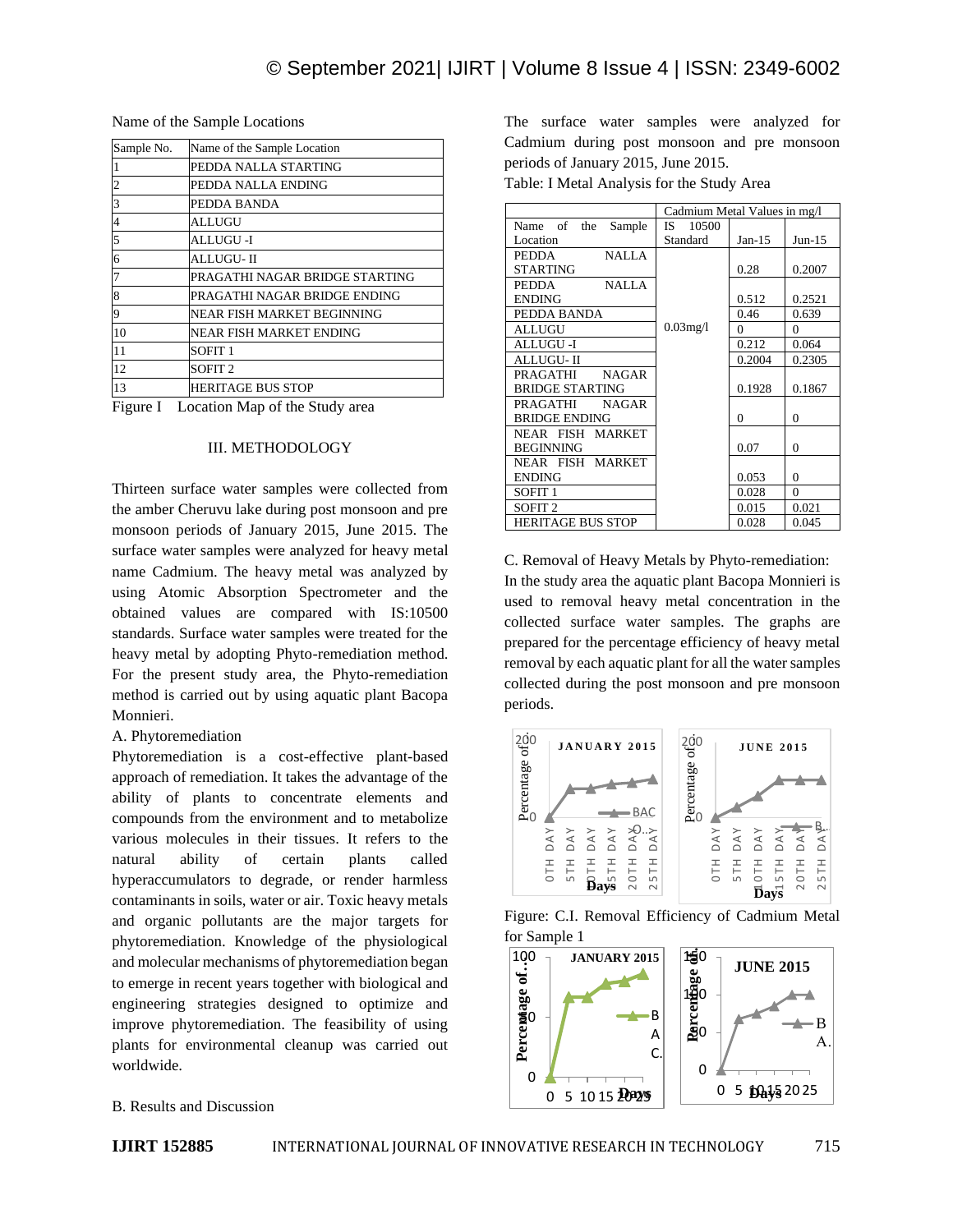Figure: C.II. Removal Efficiency of Cadmium Metal for Sample 2



Figure: C.III. Removal Efficiency of Cadmium Metal for Sample 3



Figure: C.IV. Removal Efficiency of Cadmium Metal for Sample 4



Figure: C.V. Removal Efficiency of Cadmium Metal for Sample 5



Figure: C.VI. Removal Efficiency of Cadmium Metal for Sample 6







Figure: C. VIII. Removal Efficiency of Cadmium Metal for Sample 8



Figure: C. IX. Removal Efficiency of Cadmium Metal for Sample 9



Figure: C.X. Removal Efficiency of Cadmium Metal for Sample 10